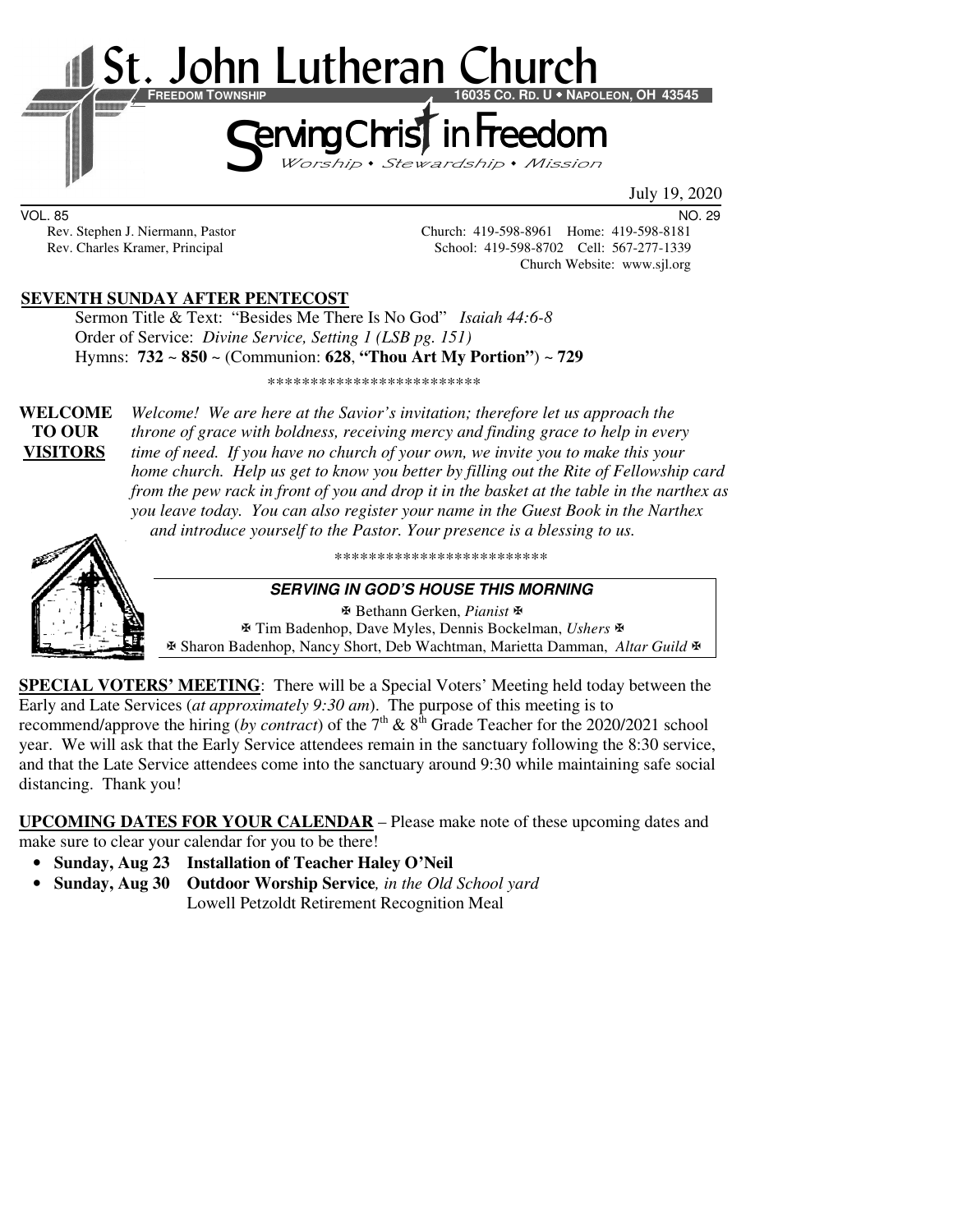|        | In God's House This Week | Online church calendar: www.DynaCal.com/sjl                 |  |  |
|--------|--------------------------|-------------------------------------------------------------|--|--|
| Date   | Time                     | <b>Activities</b>                                           |  |  |
| Today  | 8:30AM                   | <b>Communion Service</b>                                    |  |  |
|        | &                        |                                                             |  |  |
|        | 10:00AM                  |                                                             |  |  |
| Wed.   | 6:30 PM                  | <b>Church Directory Committee Meeting</b>                   |  |  |
| Thurs. | 7:00 PM                  | <b>Thursday Evening Worship</b>                             |  |  |
|        | 8:30AM                   |                                                             |  |  |
| Sun.   | &                        | <b>Worship Service</b>                                      |  |  |
|        | 10:00AM                  |                                                             |  |  |
| Mon.-  | 7:30 AM                  | Morning Meditations, WONW 1280 AM                           |  |  |
| Sat.   |                          | Speaker: Rev. James Strawn, St. James Lutheran - Burlington |  |  |

# **FOR THOSE LISTENING FROM THE PARKING LOT**

**Pick up your bulletin and service by driving through the carport before worship** 

**You can give your offering to the deacon at the same time** 

**Tune your FM radio to 87.7** 

**Drive-thru Communion after worship under carport** 

## **PEW COLOR DESIGNATIONS FOR SOCIAL DISTANCING**

- Thursday evenings **RED** pews
- Sunday early service **RED** pews
- Sunday late service **BLUE** pews

**MATTERS FOR PRAYER** – Please keep these people in your prayers:

- Shut-Ins: *Norma Damman, Renetta Homan,* and *Lester Rabe*
- *Melba Elling,* and *Lorna Von Deylen*, at Genacross Lutheran Home
- *Evelyn Rohrs,* at Assisted Living Genacross Lutheran Home
- *Harold Behrmann,* at Fulton Manor, Wauseon
- *Donald Badenhop,* has returned to Vancrest Nursing Care Facility, Holgate
- *Donald Landry,* residing at the Ohio Veteran's Home, Sandusky
- Armed Services: *Justin Atkinson, Jason Rohrs*, *Emily Schroeder, Connor Gerken, Seth Handy, Nathan Nemoyer, Jared Dishop*

## **OPTIONS FOR HOLY COMMUNION DURING COVID -** During this time of

pandemic, we are making Holy Communion available in the following ways:

- **Thursday evening Communion services** prior to first and third Sundays
- **First and Third Sundays each month** in the Sanctuary, and drive-thru after each service
- **Second Sundays** after both services in the sanctuary

**Please note – Drive-thru Communion is on the first and third Sundays only for those who have participated in the Divine Service from the parking lot.** 



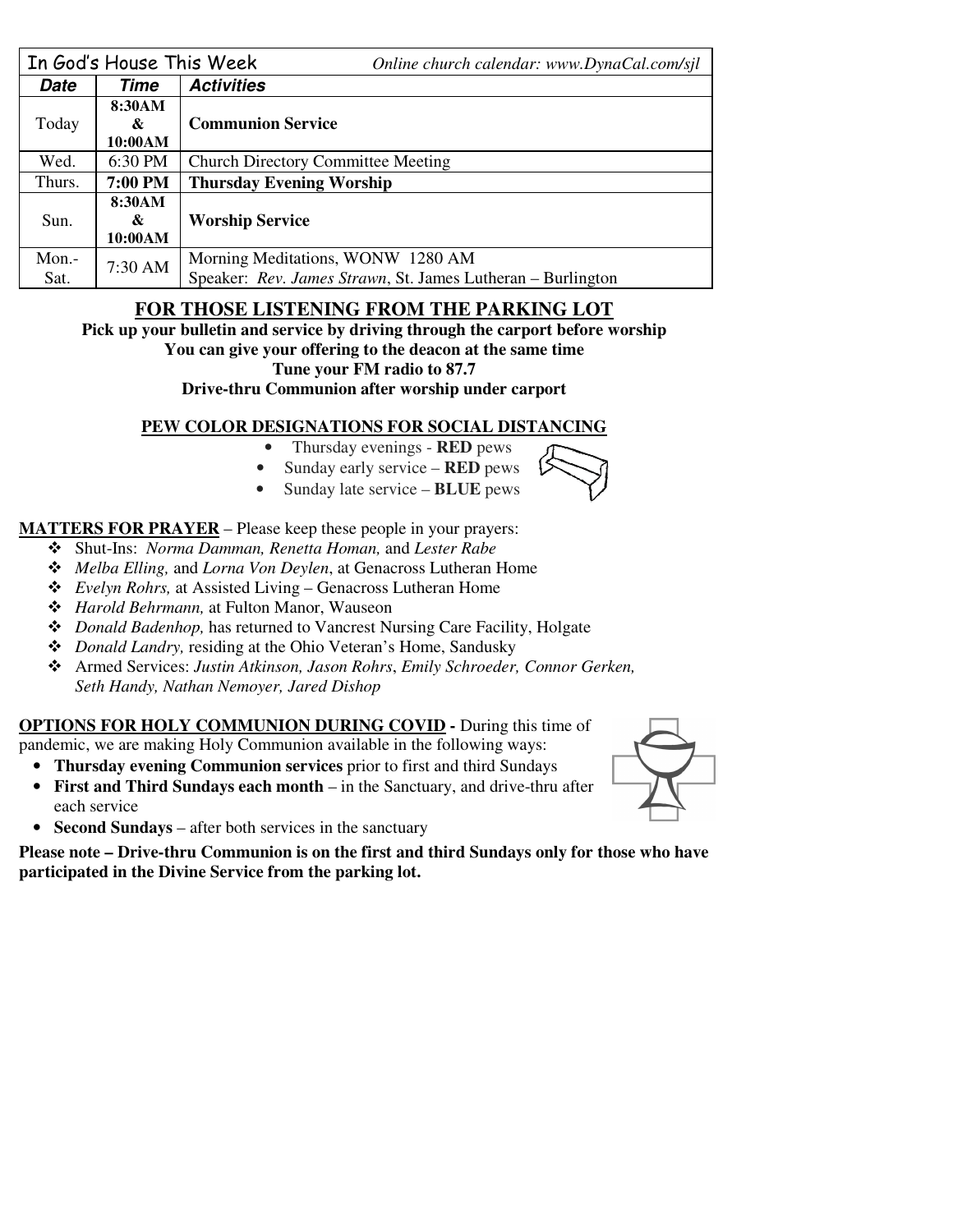**WOMEN OF FREEDOM & LWML QUARTERLIES**: The Women of Freedom meeting for July has been cancelled due to keeping our members safe from Covid-19. There is no meeting during August, so the next meeting will be held on Tues., Sept.  $15<sup>th</sup>$  at 7:00 PM. The LWML Quarterlies are now available on the narthex table. Be sure to pick up your copy today!

| <b>FINANCIAL FACTS: Home Fund</b> |            | Synod & Missions                                                       | <b>Building Fund</b> |
|-----------------------------------|------------|------------------------------------------------------------------------|----------------------|
| Weekly Need                       | \$9,792.78 | \$500.00                                                               | \$961.54             |
| Rec'd 07/12/20                    | \$9,664.00 | \$202.00                                                               | \$495.00             |
|                                   |            | <b>ATTENDANCE:</b> Thursday - 49: Sunday Early - 58; Sunday Late $-72$ |                      |

**BULLETIN SUBMISSION NOTE**: With Thursday night services in session, bulletin announcements must be turned in to the office by Wednesday of each week in order to be included in the Thursday and Sunday bulletin. Please make note of this. Thank you!

**FURNISHINGS FOR OLD SCHOOL RENOVATION EAST ROOM** - The church council discussed furnishings for the east room of the old school renovation project which is envisioned to be a versatile room available for meetings, conferences, classes, family events, etc. of up to approximately 50 people. To furnish the room, the council settled on purchasing *Lifetime™* brand tables and chairs because of their high quality and durability. We are planning to purchase the following:

- 8 six-foot banquet tables \$85 each
- 50 chairs \$25 each
- 2 60-inch TVs and wall mounts (for both rooms) \$500 each

If you would like to give a gift toward these purchases, we are prepared to begin receiving them. Gifts may be included with your regular offering (make a notation on your envelope), or deposited into the clear box marked "Old School Furnishings" located on the narthex table (special envelopes for your gift are available). Thank you for your gifts as we come down the homestretch on this project!





**SHARE THE BOUNTY OF SUMMER** – This morning a table has been set up under the carport where you can bring any spare produce from your garden and share it with others in the congregation. Bring whatever you can and take whatever you can use, and share the bounty of summer! The table will be set up each Sunday through mid-September or so.

**A NOTE ABOUT OFFERINGS** – There is much for which to be thankful, even during this pandemic. In particular, we give thanks to God for everyone who has faithfully supported the ministry through this time with their continuing offerings. We are truly blessed! If you will not be returning to public services for a while yet, you can give your offering in one of these ways:

- For those listening to the FM parking lot broadcast, you may give your offering to the usher or deacon when they hand you your bulletin.
- Use the '**Give Now'** online giving page a link (the blue button) is on our website.
- Mail your offerings to the church.
- Drop off your offerings on Tuesdays, 9 a.m. to noon, outside the church office.